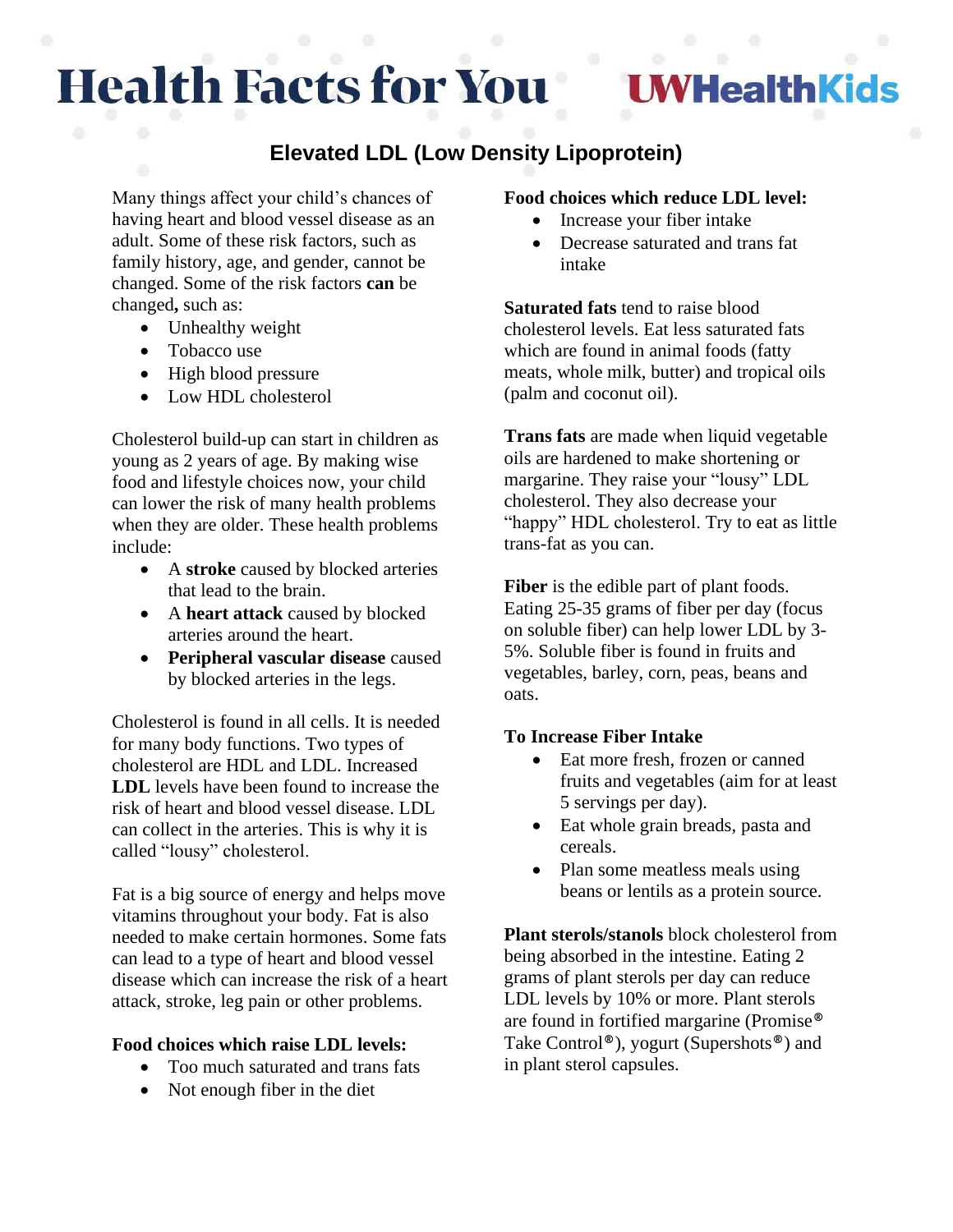|                                          | <b>Choose</b>                                                                                                                                                                                                                                                                                                                                                                                                                                                             | <b>Avoid</b>                                                                                                                                                                                                                                                                                                                                   |
|------------------------------------------|---------------------------------------------------------------------------------------------------------------------------------------------------------------------------------------------------------------------------------------------------------------------------------------------------------------------------------------------------------------------------------------------------------------------------------------------------------------------------|------------------------------------------------------------------------------------------------------------------------------------------------------------------------------------------------------------------------------------------------------------------------------------------------------------------------------------------------|
| <b>Milk and</b><br><b>Dairy</b><br>Foods | Skim or 1% white milk<br>$\bullet$<br>Low-fat/part-skim cheese:<br>$\bullet$<br>mozzarella, swiss, famer's cheese<br>Low-fat/non-fat frozen yogurt,<br>$\bullet$<br>sherbet, fruit sorbet<br>Low-fat/non-fat sour cream<br>Low-fat/non-fat cottage cheese or<br>$\bullet$<br>yogurt<br>Low-fat/non-fat cream substitutes<br>$\bullet$                                                                                                                                     | Whole, 2% white milk<br>Full-fat natural cheeses, any<br>processed cheeses<br>Full-fat ice cream<br>Full-fat sour cream<br>$\bullet$<br>Full-fat cottage cheese or yogurt<br>Cream, half & half                                                                                                                                                |
| <b>Protein</b><br>Foods                  | Lean beef: lean ground beef (90/10 or<br>$\bullet$<br>higher), top sirloin, tenderloin, rump,<br>flank<br>Lean pork: loin chop, tenderloin, ham<br>Turkey sausage or turkey bacon<br>$\bullet$<br>Lean lunch meats<br>$\bullet$<br>Baked or grilled chicken and fish<br>Eggs<br>$\bullet$<br>Vegetable/broth soups<br>Turkey/chicken hot dogs or bratwurst<br>$\bullet$<br>Tofu, peanut butter, dried or canned<br>$\bullet$<br>beans, lentils, hummus, nuts and<br>seeds | Fatty beef: high-fat ground beef<br>$\bullet$<br>$(80/20)$ , T-bone, prime rib<br>Fatty pork: spare ribs, sausage<br>Pork sausage, bacon<br>$\bullet$<br>Lunch meats with more than 3<br>$\bullet$<br>grams fat/ounce<br>Deep-fried meats and seafood<br>Egg prepared in butter<br>$\bullet$<br>Creamed soups<br>Regular hot dogs or bratwurst |
| Fats                                     | Margarine: soft tub or squeeze type<br>$\bullet$<br>(with 0 grams trans-fat), margarines<br>fortified with plant sterols<br>Liquid oils: canola, olive, peanut,<br>$\bullet$<br>sesame, sunflower, safflower,<br>soybean, cottonseed or flaxseed oils<br>Oil-based salad dressings<br>Mayo and sandwich spreads<br>$\bullet$<br>(light/reduced calorie)                                                                                                                   | Butter, margarine with trans-fat<br>$\bullet$<br>Coconut and palm oils, lard,<br>cream cheese, vegetable<br>shortening that contains<br>partially hydrogenated<br>vegetable oil<br>Creamy salad dressings<br>Mayo (full-fat)                                                                                                                   |

### **Tips to Lower LDL**